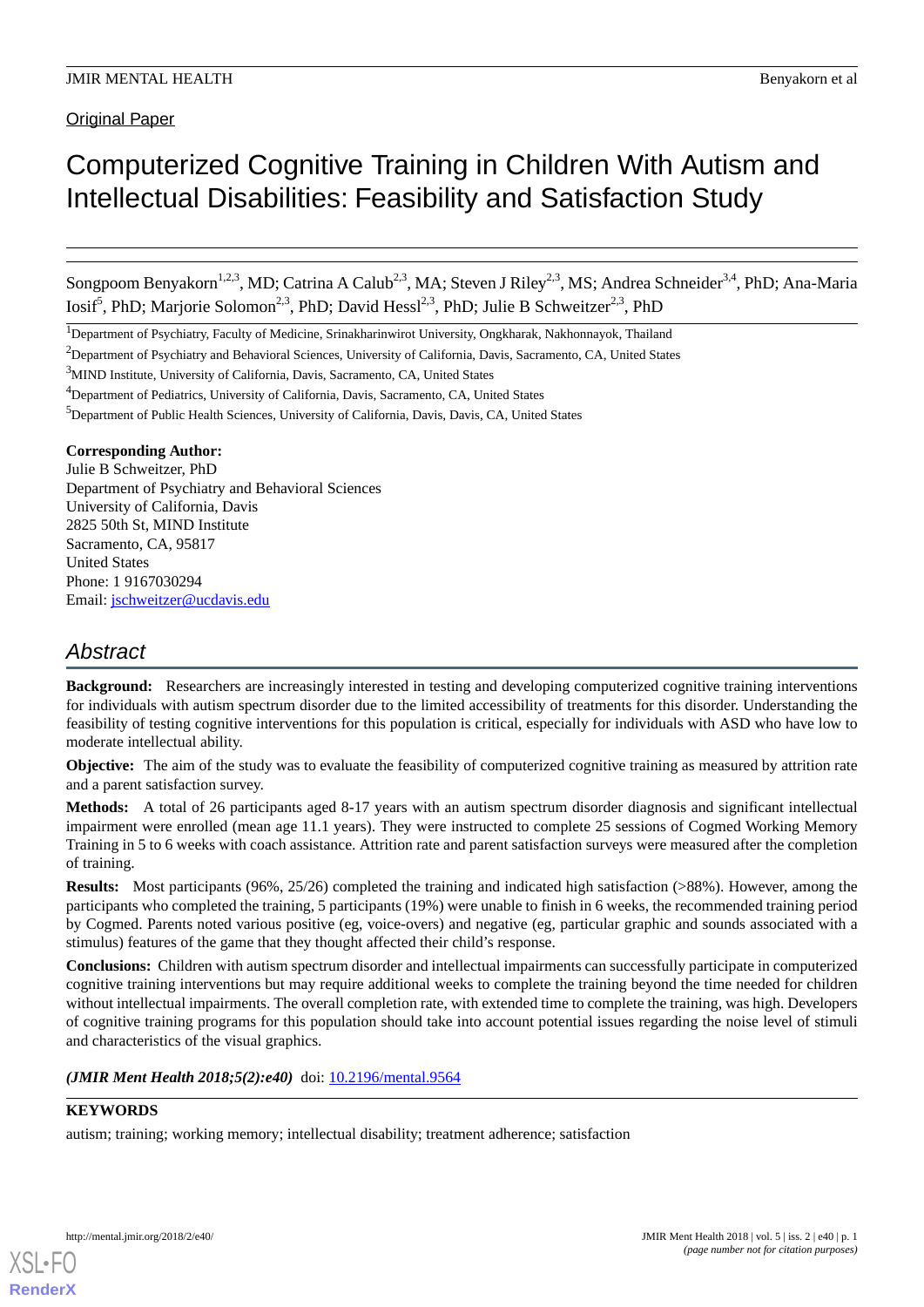# *Introduction*

#### **Developing Novel Interventions for Treating Autism**

Autistic spectrum disorder (ASD) is a common neurodevelopmental disorder, with an overall prevalence of 1.47% of children in the United States [[1\]](#page-8-0). Traditionally, interventions for ASD have relied on models of individual training with a therapist or small group therapy with a therapist or caregiver [\[2](#page-8-1)]. There are inherent limitations in this model, however, due to the limited access to trained professionals and a relatively high cost of service delivery. With concerns about the rising prevalence of ASD [[1\]](#page-8-0), there is an urgent need for additional and supplemental interventions to address deficits associated with ASD. Increasingly, interventions using computer technology are being considered to fill this gap [[3](#page-8-2)[,4](#page-8-3)]. A critical step before implementing a technological intervention for persons with ASD is assessing whether its use is feasible and acceptable to caregivers. Moving new potential interventions rapidly into the community requires partnerships with the stakeholders, in which they can give feedback on their experience [\[5](#page-8-4)]. As noted by Kelley and colleagues [[5\]](#page-8-4), ongoing input from the perspective of the stakeholders (in this case, parents) is key throughout the translational phase as a potential intervention moves from inception, discovery to delivery. Input and feedback from stakeholders can then be used to develop new interventions and refine those in the pipeline. The funding agency for this project, the Department of Defense (Autism Research Program), through a Pilot Award, also recognized the need to first test the feasibility of a potential therapy before it would be tested in a full-scale, randomized control trial. Findings from feasibility studies on recruitment, retention, and satisfaction with the intervention are important to determine how and if a full-scale study should be implemented [[6\]](#page-8-5). As such, this paper focuses on the feasibility and acceptability of computer technology in children with ASD who have moderate to low intellectual functioning. A future paper will present data on the efficacy of the intervention from these participants.

#### **Working Memory Impairments in Autism**

ASD is characterized by impairments in communication skills and reciprocal social interactions, and restricted, repetitive, and stereotyped patterns of behavior and interests [[7](#page-8-6)]. In addition, executive function, which is responsible for organizing and regulating behaviors [\[8](#page-8-7)-[10\]](#page-8-8), has been emphasized as a core dysfunction of ASD [\[10](#page-8-8)-[13\]](#page-8-9). One important component of executive functioning is working memory (WM), which is involved in maintaining and manipulating incoming information during planning and executing cognitive tasks [[14](#page-9-0)[,15\]](#page-9-1). WM performance is highly predictive of individual differences in verbal and visuospatial memory span and reasoning [[16\]](#page-9-2), general fluid intelligence [[17\]](#page-9-3), reading comprehension difficulties [[18](#page-9-4)[-21](#page-9-5)], mathematical difficulties [\[22](#page-9-6)-[24\]](#page-9-7), and attention deficit hyperactivity disorder (ADHD) symptoms [[25,](#page-9-8)[26](#page-9-9)]. Andersen et al [\[27](#page-9-10)] showed that verbal WM ability in children with high-functioning ASD does not demonstrate the typical developmental increases in capacity expected over a 2-year time period [\[27](#page-9-10)] found in children with ADHD or typically developing (TD) children. In other studies, children with ASD

 $XS$ -FO **[RenderX](http://www.renderx.com/)**

#### had lower spatial working memory training (WMT) abilities than TD children [[28](#page-9-11)[,29](#page-9-12)].

Although WM capacity was previously assumed to be a stable trait [[30,](#page-9-13)[31](#page-9-14)], more recent studies have suggested that WM capacity can be increased through targeted training [[32-](#page-9-15)[35\]](#page-9-16). WMT has been shown to be beneficial in many populations, including individuals within ADHD [\[36](#page-9-17)-[40\]](#page-10-0), Down syndrome [[41,](#page-10-1)[42\]](#page-10-2), and fetal alcohol disorders [\[43](#page-10-3)]. However, the efficacy of WMT is currently debated. For example, a number of reviews and meta-analyses identified limitations of the research in WMT [[34,](#page-9-18)[44,](#page-10-4)[45\]](#page-10-5), such as the lack of methodological consistency between studies [[34\]](#page-9-18) and inconsistency in generalization of benefits to other cognitive domains [[36](#page-9-17)[,44](#page-10-4),[45\]](#page-10-5).

Few studies have examined the effects of computerized WMT in children with ASD [\[3](#page-8-2),[46\]](#page-10-6). de Vries and colleagues [\[3](#page-8-2)] concluded that WMT is not feasible for children with ASD, based on their sample (8-12 years of age; IQ>80) as evinced by a high attrition rate (26%) and marginal improvement on near-transfer WM and ADHD behavior. However, the findings were limited by the absence of assessment of motivation. Because high motivation and a positive attitude are critical components to successful training [[32](#page-9-15)[,44](#page-10-4)], it is possible that the high attrition rate may have been due to low motivation.

## **Addressing Gaps in Working Memory Training in Autism**

Another limitation in the existing cognitive training literature is the lack of research on children with ASD and intellectual disability (ID), which is crucial considering that over a third of individuals with ASD also have ID [[1](#page-8-0)]. The aforementioned de Vries study [[3\]](#page-8-2) included children with intellectual functioning of greater than 80. Understanding feasibility of training is valuable for exploring the viability of translating computerized interventions, such as WMT, into clinical practice. To this end, this study assessed a computerized cognitive training program for feasibility, as measured by attrition rate and parent responses, in children with ASD with low to moderate intellectual ability.

# *Methods*

## **Participants**

Participants were recruited through the MIND Institute's Subject Tracking System, flyers located at the local clinic, Alta California Regional Center, and advertisements placed in websites and local newspapers ([Figure 1](#page-2-0)). In total, 91 volunteers were assessed for eligibility via a brief series of questions with the parent of the potential participant over the phone. The inclusion criteria included children aged 8-17 years with a diagnosis of ASD, below average intellectual functioning (IQ≤85), and normal to corrected normal vision and hearing. Participants were excluded if there were plans to change current behavioral or pharmacological treatment during the course of the study, if a caregiver reported disruptive behaviors that would interfere with WMT, or if the participant was unable to use a computer or tablet. A total of 37 of the 91 volunteers met the eligibility criteria and underwent an in-person assessment visit. Participants were further excluded at the in-person assessment if observable self-injurious behaviors were present or if their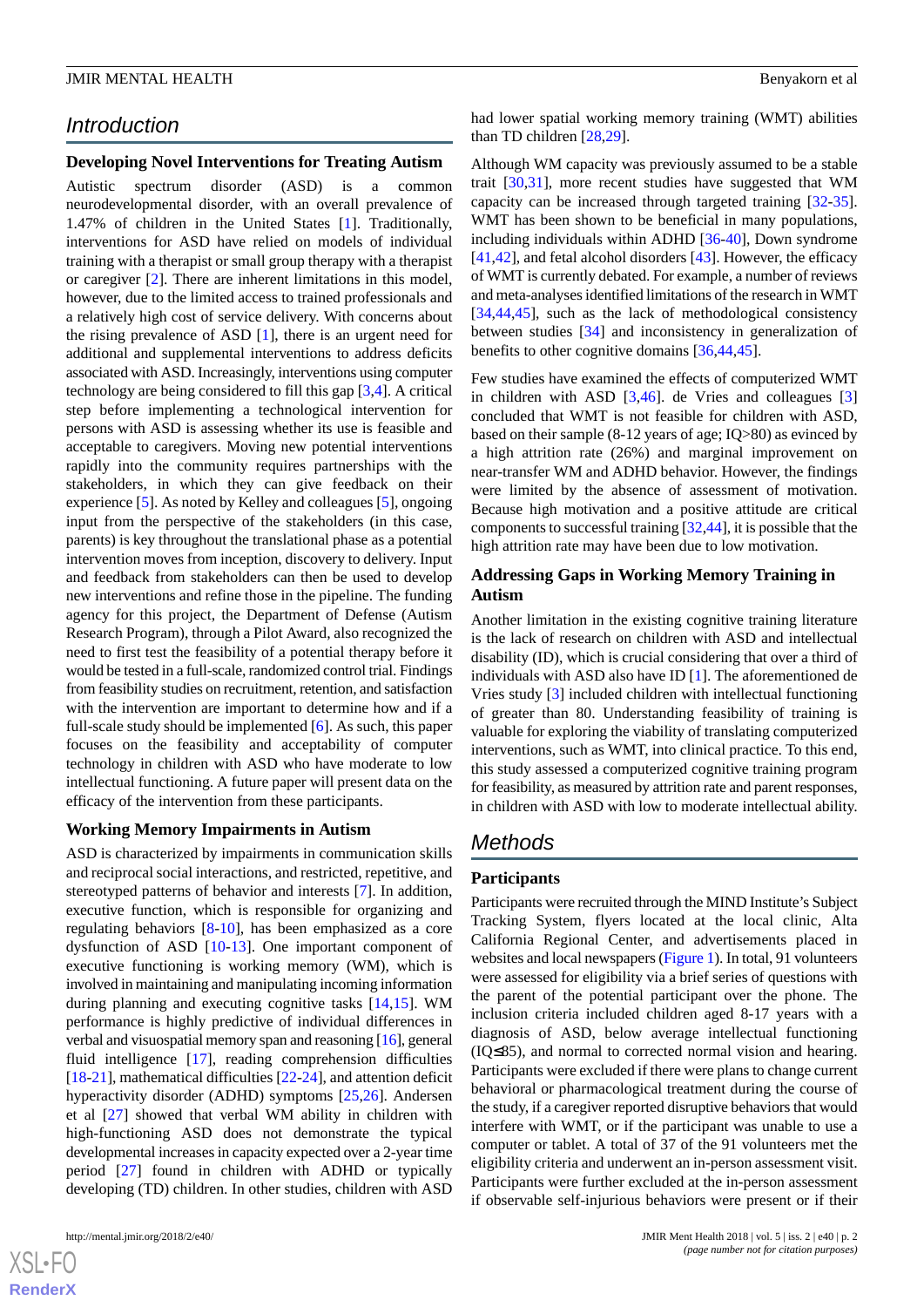IQ scores were greater than 85. Most of the volunteers (n=54) were excluded because their IQ was greater than 85. A total of 26 study participants (mean age 11.1 [SD 2.4] years) remained after exclusions. This sample included 21 males and 5 females, which reflects the ratio found in the ASD population [\[1](#page-8-0)]. The average IQ for the sample was 65 (range: 47-85; SD 14; [Table](#page-3-0) [1\)](#page-3-0).

Intellectual functioning was determined by current or previous testing, if it was available within the past 3 years with the Wechsler Intelligence Scale for Children, Fourth Edition, or Stanford-Binet Intelligence Scales, Fifth Edition (SB-5). The verbal and nonverbal routing subtests of the SB-5 were administered to estimate the abbreviated IQ for participants without recent testing. The diagnosis of ASD was confirmed by documentation of previous assessments (The Autism Diagnostic Observation Schedule or the Autism Diagnostic Interview-Revised). If no prior diagnosis had been made, ASD diagnosis was confirmed through the Social Communication Questionnaire Lifetime (SCQ), for which the total SCQ score was greater than 15.

<span id="page-2-0"></span>**Figure 1.** Flow of participant recruitment, participation, and outcomes assessed in feasibility study. WMT: working memory training; ASD: autistic spectrum disorder.

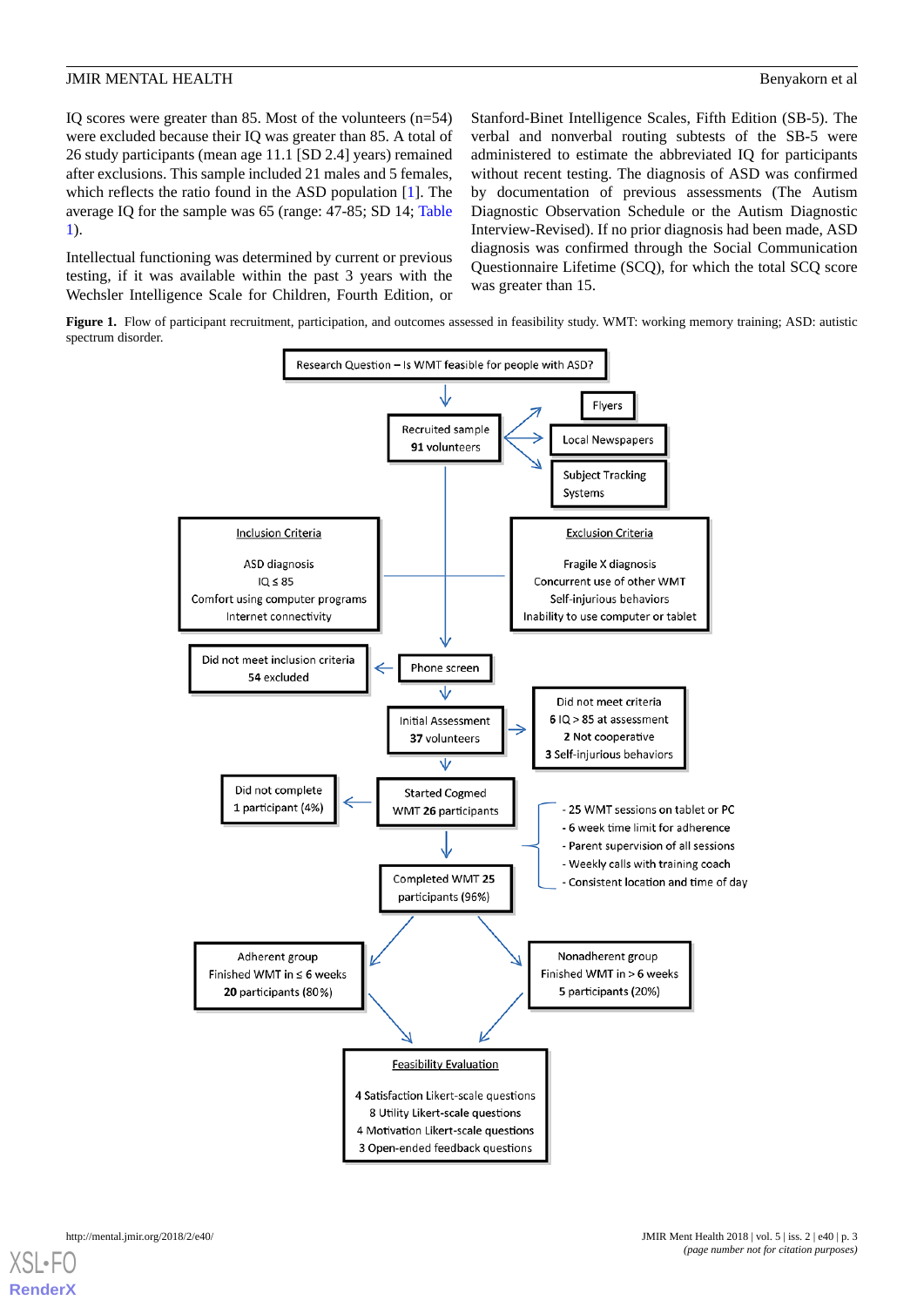<span id="page-3-0"></span>**Table 1.** Characteristics of participants (N=26).

| <b>rapic 1.</b> Characteristics of participants $(1 - 20)$ . |           |  |
|--------------------------------------------------------------|-----------|--|
| Variable                                                     | Summary   |  |
| Age in years, mean (SD)                                      | 11.1(2.4) |  |
| Gender, n (%)                                                |           |  |
| Female                                                       | 5(19)     |  |
| Male                                                         | 21(81)    |  |
| Race <sup>a</sup> , n (%)                                    |           |  |
| Black                                                        | 3(12)     |  |
| White                                                        | 14(56)    |  |
| Asian                                                        | 5(20)     |  |
| Other                                                        | 3(12)     |  |
| Intelligence quotient (IQ), mean (SD)                        | 65(14)    |  |
| Training device, n (%)                                       |           |  |
| Tablet                                                       | 18(69)    |  |
| Personal computer (PC)                                       | 8(31)     |  |
| Cogmed version, n (%)                                        |           |  |
| $JM^b$                                                       | 15(58)    |  |
| $\mathrm{RM}^\mathrm{c}$                                     | 11(42)    |  |
| Current therapies, n (%)                                     |           |  |
| Occupational therapy                                         | 15(58)    |  |
| Physical therapy                                             | 4(15)     |  |
| Speech therapy                                               | 21(81)    |  |
| Applied behavioral analysis                                  | 11(42)    |  |
| Psychotropic medications, n (%)                              |           |  |
| $ADDHDd$ stimulant                                           | 1(4)      |  |
| ADHD nonstimulant                                            | 4(15)     |  |
| Antidepressant                                               | 3(12)     |  |
| Antipsychotic                                                | 6(23)     |  |
| Mood stabilizer                                              | 3(12)     |  |
| Other medications                                            | 2(8)      |  |
| No medications                                               | 15(58)    |  |
| Comorbidities, n (%)                                         |           |  |
| ${\bf A}{\bf D}{\bf H}{\bf D}$                               | 6(23)     |  |
| Mood disorders                                               | 2(8)      |  |
| Anxiety disorders                                            | 3(12)     |  |
| Seizure disorders                                            | 3(12)     |  |
| Other mental disorders                                       | 2(8)      |  |
| Other physical disorders                                     | 2(8)      |  |
| Completion and adherence, n (%)                              |           |  |
| Completed training <sup>e</sup>                              | 25 (96)   |  |
| Adherent to protocol <sup>f</sup>                            | 19(73)    |  |
| Nonadherent $f$                                              | 5(19)     |  |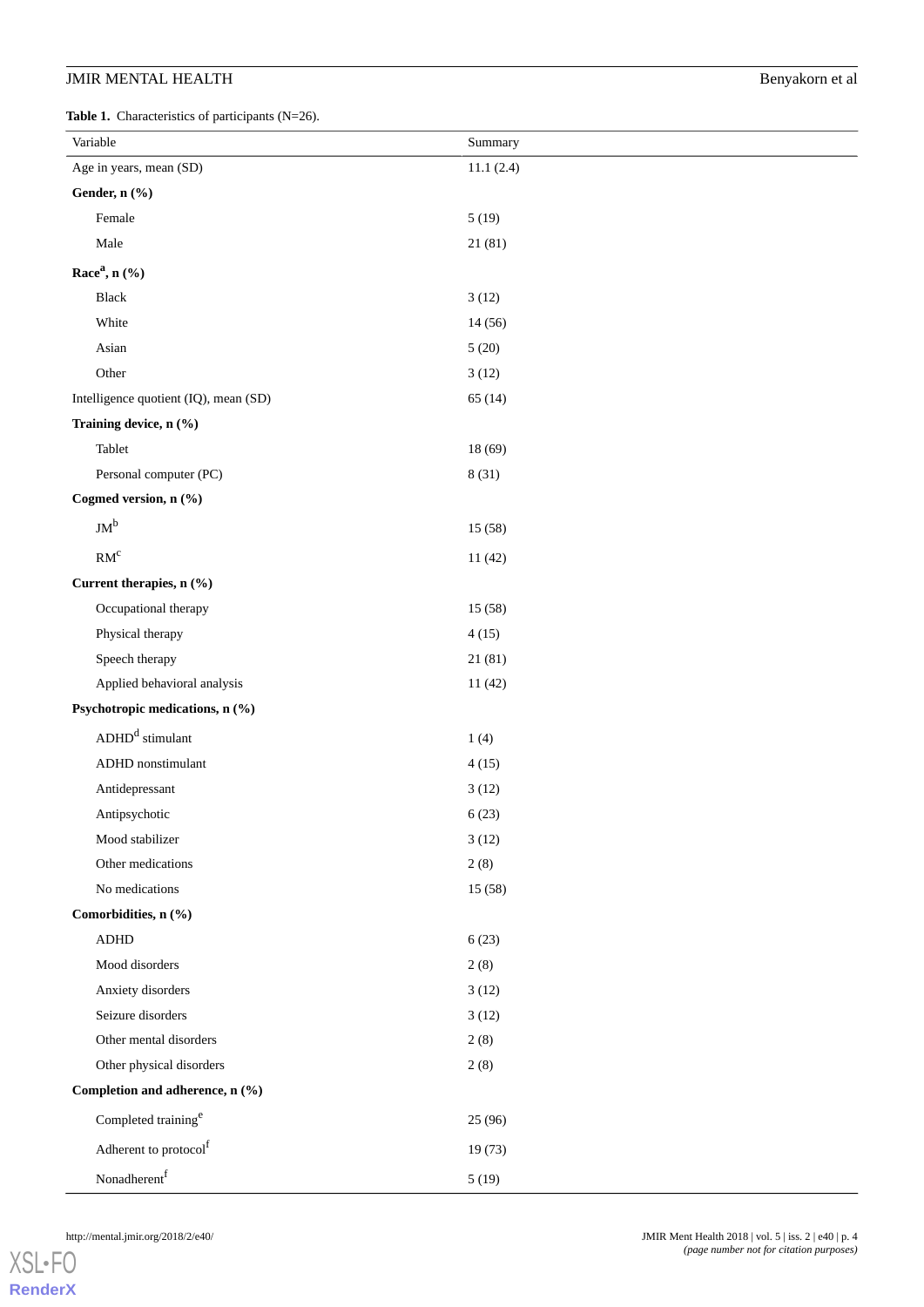| Variable                               | Summary |
|----------------------------------------|---------|
| Did not complete training <sup>e</sup> | (4)     |
| Combined attrition <sup>g</sup>        | 6(23)   |

<sup>a</sup>n=1 did not provide an answer.

<sup>b</sup>JM: Cogmed for preschool-aged children.

<sup>c</sup>RM: Cogmed for school-aged children.

<sup>d</sup>ADHD: attention deficit hyperactivity disorder.

eRequired completing 25 sessions as reported by the Cogmed website.

<sup>f</sup>Required completion of 25 sessions within 6 weeks of start date.

<sup>g</sup>Not completing training or not adhering to protocol.

#### **Procedure**

All procedures of the study were reviewed and approved by the University of California, Davis Institutional Review Board. After screening for criteria with the parents over the phone, parents provided written informed consent and participants over the age of 11 years provided assent. Tests assessing baseline WM, cognitive abilities, attentional functioning, and autism symptoms were administered at the participants' homes. After participants completed Cogmed training, researchers administered the same test battery to assess training effects. Data on training effects on objects measures of performance and rating scales will be presented in a separate publication. Parents completed posttraining surveys to evaluate feasibility of WMT. Participants were reimbursed US \$20 for their time in the initial assessment and US \$50 for the follow-up assessment.

#### **Intervention**

All participants were instructed to complete 5 Web-based Cogmed Working Memory Training [[47\]](#page-10-7) sessions per week for 5 weeks, for a total of 25 training sessions. There were 2 difficulty levels for participants. Cogmed RM was developed for school-aged TD children, whereas Cogmed JM was for preschool TD children. Those who comprehended 9 of the 11 Cogmed RM games, as determined by researchers during the in-person assessment, were assigned to Cogmed RM (n=15), with the remainders assigned to Cogmed JM (n=11). The Cogmed JM groups required training for 15 min per session and the Cogmed RM group required training for 30 min per session. Participants were trained either on the Cogmed tablet app (n=18; use of finger for item responses), with tablets provided as necessary, or on the Cogmed website (n=8; use of PC with a mouse for item responses). See [Table 1](#page-3-0) for additional information.

Each training session was conducted at home in a location with limited distractions and parental supervision. As per the Cogmed's protocol, parents were trained as training aides by Cogmed coaches to ensure participants' motivation and focus. Researchers who underwent Cogmed Research Coach Training contacted parents by phone or email at least once a week to address concerns related to training. These coaches had online access to participants' frequency of use and performance on Cogmed tasks to track progress and provide feedback as necessary. Coaches also answered questions regarding software issues and took general feedback about use of the program.

 $XS$  • FC **[RenderX](http://www.renderx.com/)** Both Cogmed versions involved visuospatial WM span tasks, and, additionally, the RM version included verbal WM span tasks. Daily Cogmed JM training involved completing 3 of the 7 JM games, whereas the RM training involved the completion of 8 of the 10 RM games, with games rotated in each session to maintain novelty and interest. Both versions were adaptive; the difficulty gradually increased after correct trials and decreased after incorrect trials. Both versions emitted auditory and visual feedback after each trial to indicate success or failure at the task. After the completion of each training session, Cogmed JM users received a virtual fish for their digital aquarium, and Cogmed RM users played a racing game as a reward. For added motivation, parents gave a sticker after each session for a reward chart, and parents and participants decided on daily, weekly, and full training completion rewards.

#### **Measures**

#### *Completion, Adherence, and Combined Attrition*

The completion rate was defined as the percentage of participants who completed 25 sessions of Cogmed WMT. Although it is recommended by Cogmed that training should be completed in 5 weeks, training duration was extended to 6 weeks; it was presumed that participants would require more time to complete the training due to learning and behavioral challenges associated with ASD and ID. Participants were considered "adherent" if they finished 25 sessions within 6 weeks. Participants who took longer than 6 weeks to complete the training were considered "nonadherent" with the training protocol. The combined attrition rate was defined as the percentage of participants who did not complete 25 sessions and who were nonadherent with the training protocol.

#### *Posttraining Survey*

At the end of training, parents completed a questionnaire with 16 Likert-scale and 3 open-ended questions. The questionnaire, adapted from a previous ADHD intervention study [\[48](#page-10-8)], aimed to measure subjective opinions regarding the feasibility of the program. Likert-scale questions comprised a 5-point scale (1=strongly disagree, 2=disagree, 3=neutral, 4=agree, and 5=strongly agree) and inquired into participant motivation, parent satisfaction, and perceived utility. We summarized the responses by calculating both mean and SD and the percentage of parents who answered agree/strongly agree (satisfied/strongly satisfied), were neutral, or answered disagree/strongly disagree (dissatisfied/ strongly dissatisfied) for each question.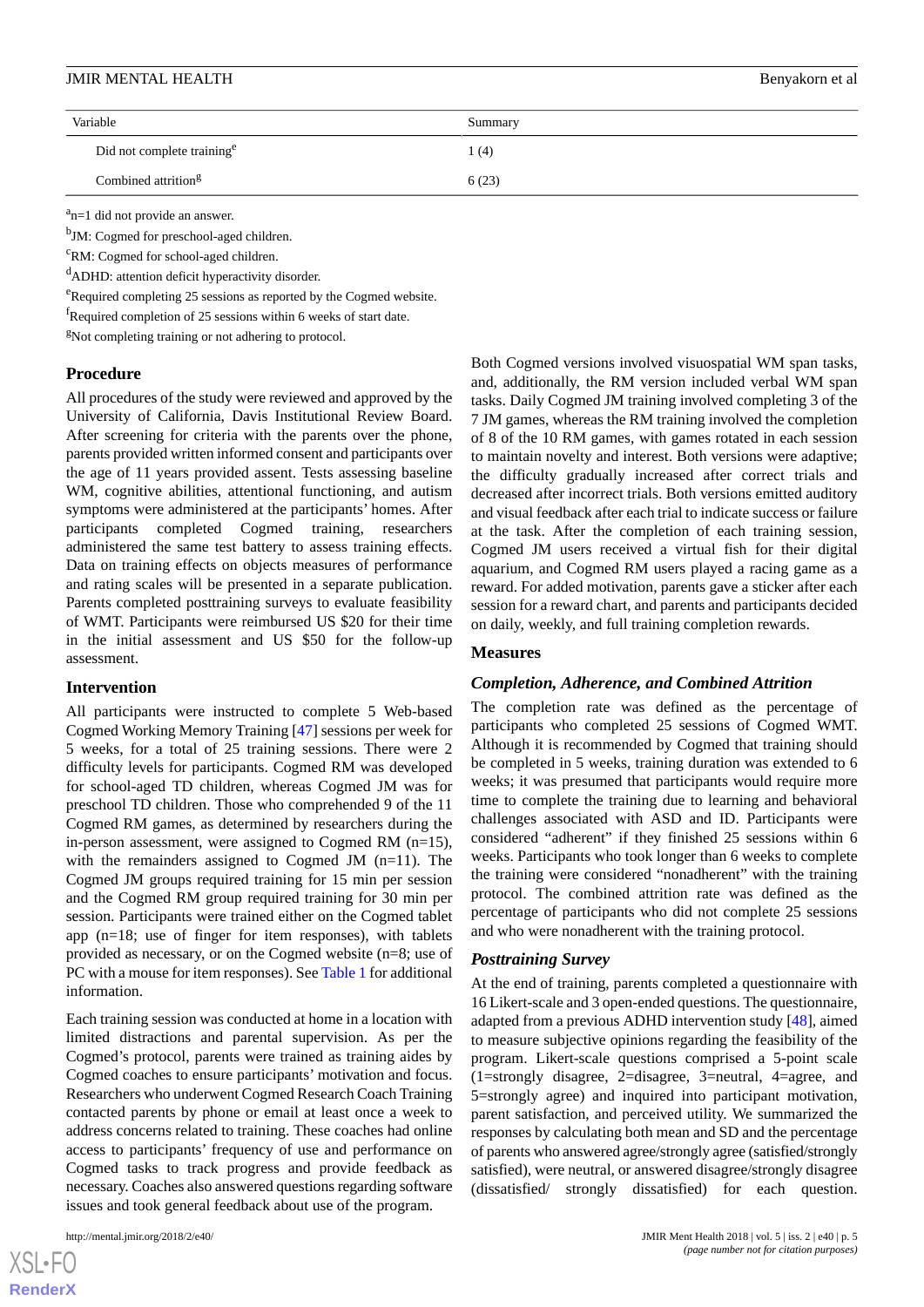Open-ended questions were asked about the pros and cons of the program and possible improvements.

## **Statistical Analysis**

Data were collected and managed using REDCap electronic data capture tools hosted at University of California, Davis [\[49\]](#page-10-9). Feasibility of Cogmed training was assessed both quantitatively and qualitatively. Quantitatively, descriptive statistics were calculated for the completion rate and Likert-scale questions. Qualitatively, deidentified data from open-ended questions were used for content analysis. Initially, phrases taken from the open-ended responses were tagged with low-level codes. These codes were compared and found to fit into 3 broad categories based on previous qualitative literature in computer-based training [\[50](#page-10-10)]: technological features, personal experiences, and strategy of use.

# *Results*

## **Attrition**

A total of 25 of the 26 participants (96%) completed all 25 sessions of Cogmed WMT. Of these 26 participants, 20 (77%) completed the WMT within 6 weeks and were considered adherent to protocol, 5 (19%) took more than 6 weeks and were considered nonadherent, and 1 participant (4%) completed only 16 sessions due to unsolved technical problems. The combined attrition rate (counting those who did not complete 25 sessions and did not complete the training within 6 weeks) was 23%. The combined attrition rates were similar across Cogmed JM and RM users. Of the 15 JM participants, 3 were considered nonadherent and 1 did not complete the training (combined attrition rate=27%). All 11 RM participants completed the training, but 3 were considered nonadherent (combined attrition rate=27%).

## **Posttraining Ratings**

Likert-scale questions queried parents about the 3 domains of satisfaction, perceived utility, and motivation [\(Table 2](#page-6-0)). The percentage of parents who agreed or strongly agreed with questions regarding program satisfaction was at least 88% for each item. Responses to questions about the perceived utility of the training were less consistent. There was mixed evidence about improvements in daily life (child's attention/behavior, peer relations, study skills, homework, self-esteem/attitude, and relationship with the parent), but most parents reported that they observed improvement on performance on the program itself (76% agree) and felt the WMT approach was appropriate for their child (84% agree). Regarding motivation, parents generally thought that their children found Cogmed to be enjoyable, with 72% of respondents agree to this item. However, many parents found it hard to maintain their children's motivation to train on a daily basis. The item asking whether it was easy to keep the child motivated, received a high number of "disagree" responses

(28%); similarly, only 32% of parents said that the child's motivation improved by end of training.

The pattern of parent responses was similar for Cogmed JM and RM versions, with a few exceptions. Parents of children assigned the JM version perceived more improvement in motivation and less improvement in homework [\(Multimedia](#page-8-10) [Appendix 1](#page-8-10)). It is important to note, however, that only 19 of the 25 parents responded on the item asking about child's homework improvement, as some children were not assigned homework during the summer months of data collection. We also examined (data not shown) the responses of the 5 participants with comorbid ADHD who completed the training, and they were consistent with the pattern observed for those without comorbid ADHD.

## **Posttraining Feedback**

Content in open-ended responses was analyzed and classified into 3 main areas: (1) technological features, (2) personal experiences, and (3) usage strategies.

## *Technological Features*

Many of the parents had comments about game design, system functionality, and rewards. Comments about game features included discussion about the graphics and sound. One parent said her child enjoyed the "giggling sounds"; multiple participants liked the voice-over. Moreover, parents liked the reward games that children accessed when all daily tasks were finished. However, participants also reacted negatively to some stimuli, such as the cow sounds or spider graphics. Another area that parents noted as need improvement was game variability. Several parents indicated that motivation could be improved either by varying the games or by giving the child a choice about which game to play each day. Moreover, another common theme among technology-related comments was that there were "glitches" or "bugs" in the Cogmed WMT website.

## *Personal Experiences*

Several parents indicated that the WMT affected daily functioning in their children. Several described perceived increased abilities in their children associated with using WMT, such as increased focus, memory, and reaction time. However, some parents saw strong negative emotional reactions in their children. Tantrums, low motivation, and frustration were all reported, though pride at completing difficult tasks was also mentioned.

## *Usage Strategies*

Cogmed has several strategies to help improve adherence and outcomes, as described in the Methods section; these strategies generated many comments. For example, imposing breaks could be difficult or turn into a power struggle. Several comments mentioned appreciation of the coaches. Responses to the daily training length varied, with some parents wishing for shorter sessions and others wanting longer.

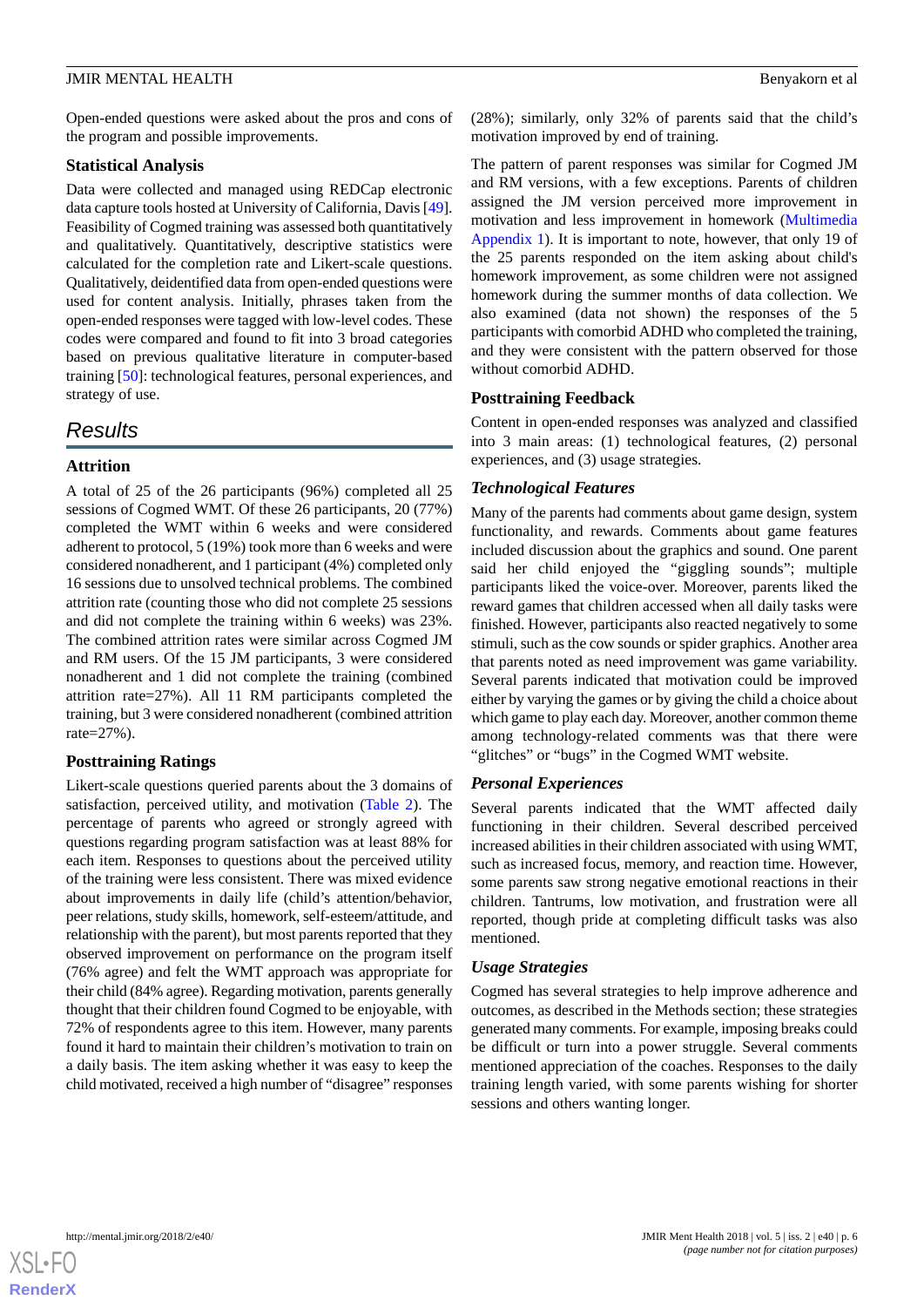<span id="page-6-0"></span>**Table 2.** Summary of parent posttraining ratings for 25 participants who completed all 25 sessions of Cogmed working memory training.

| Item <sup>a,b</sup>                            | Mean (SD)  | Frequency $(\%)^c$ |                      |          |
|------------------------------------------------|------------|--------------------|----------------------|----------|
|                                                |            | $\rm{Agree}^d$     | Neutral <sup>e</sup> | Disagree |
| <b>Satisfaction</b>                            |            |                    |                      |          |
| Staff show interest and concern                | 4.52(0.59) | 24 (96)            | 1(4)                 | 0(0)     |
| Staff are skilled                              | 4.56(0.58) | 24 (96)            | 1(4)                 | 0(0)     |
| Treatment is of high quality                   | 4.24(0.93) | 22 (88)            | 2(8)                 | 1(4)     |
| I would recommend this to others               | 4.20(0.58) | 23 (92)            | 2(8)                 | 0(0)     |
| <b>Perceived utility</b>                       |            |                    |                      |          |
| Child's attention/behavior improved            | 3.56(0.65) | 14(56)             | 10(40)               | 1(4)     |
| Child's peer relations improved                | 3.32(0.63) | 8(32)              | 16(64)               | 1(4)     |
| Child's study skills improved <sup>f</sup>     | 3.35(0.57) | 7(30)              | 16(70)               | 0(0)     |
| Child's homework improved <sup>g</sup>         | 3.47(0.61) | 8(42)              | 11(58)               | 0(0)     |
| Child's self-esteem/attitude improved          | 3.32(0.63) | 8(32)              | 16(64)               | 1(4)     |
| Relationship with child improved               | 3.44(0.58) | 10(40)             | 15(60)               | 0(0)     |
| Child made progress in training                | 3.88(0.60) | 19(76)             | 6(24)                | 0(0)     |
| WMT <sup>h</sup> approach is appropriate       | 3.96(0.68) | 21 (84)            | 3(12)                | 1(4)     |
| <b>Motivation</b>                              |            |                    |                      |          |
| Child enjoyed the training                     | 3.76(0.78) | 18(72)             | 5(20)                | 2(8)     |
| Easy to keep child motivated                   | 3.44(1.08) | 14(56)             | 4(16)                | 7(28)    |
| Training is as enjoyable as commercial games   | 2.64(0.95) | 4(16)              | 6(24)                | 15(60)   |
| Child's motivation improved by end of training | 2.88(1.01) | 8(32)              | 6(24)                | 11 (44)  |

<sup>a</sup>Ratings scale: 1=strongly disagree, 2=disagree, 3=neutral, 4=agree, 5= strongly agree.

<sup>b</sup>Item descriptions paraphrase actual questions.

<sup>c</sup>Percentages may not add to 100% due to rounding.

<sup>d</sup>Percent agree indicates percentage of sample responding with 4 or 5.

ePercent disagree indicates percentage of sample responding with 1 or 2.

f<sub>n=2</sub> answered not applicable.

<sup>g</sup>n=6 answered not applicable.

hWMT: working memory training.

## *Discussion*

The purpose of this pilot study was to examine, for the first time, the feasibility of using a cognitive training program in children with ASD with low to moderate intellectual functioning. Although the vast majority of participants (96%) were able to complete the 25 Cogmed sessions, many of them (24%) needed more than 6 weeks, which is an extension of the 5-week period recommended by Cogmed. This suggests that although completion may be feasible for children with ASD, Cogmed's suggested training schedule may be too aggressive for this population.

Using a strict time requirement of completion within 6 weeks resulted in an attrition rate similar to the attrition rates found in previous research on children with ASD and no intellectual impairment (26%) [\[3](#page-8-2)] and children with ADHD (23%) [\[36](#page-9-17)]. In these previous studies, it is unclear whether participants were given the option of finishing training beyond 6 weeks; thus, the

overall completion rate in this study (96%) is not directly comparable. However, WMT studies that incorporated a flexible time requirement with other clinical populations reported similar completion rates. For example, Conklin et al [\[51](#page-10-11)] found that 88% of childhood cancer survivors completed training in 5-9 weeks. Also of note, Mawjee et al [\[52](#page-10-12)] found that children with ADHD had a higher Cogmed completion rate (78%) and showed more motivation when given shorter training lengths (15 min/session) than did those who were assigned standard-length training (45 min/session; 44% completion). In this study, participants assigned the JM version (15 min/session) had similar completion rates as those assigned the RM version (30 min/session), but similar to the findings of Mawjee et al [[52\]](#page-10-12), parents of children assigned the JM version perceived more improvement in their child's motivation than those assigned the RM version.

The sample in this study had significant levels of cognitive delay (mean IQ=65), and thus may have required more time to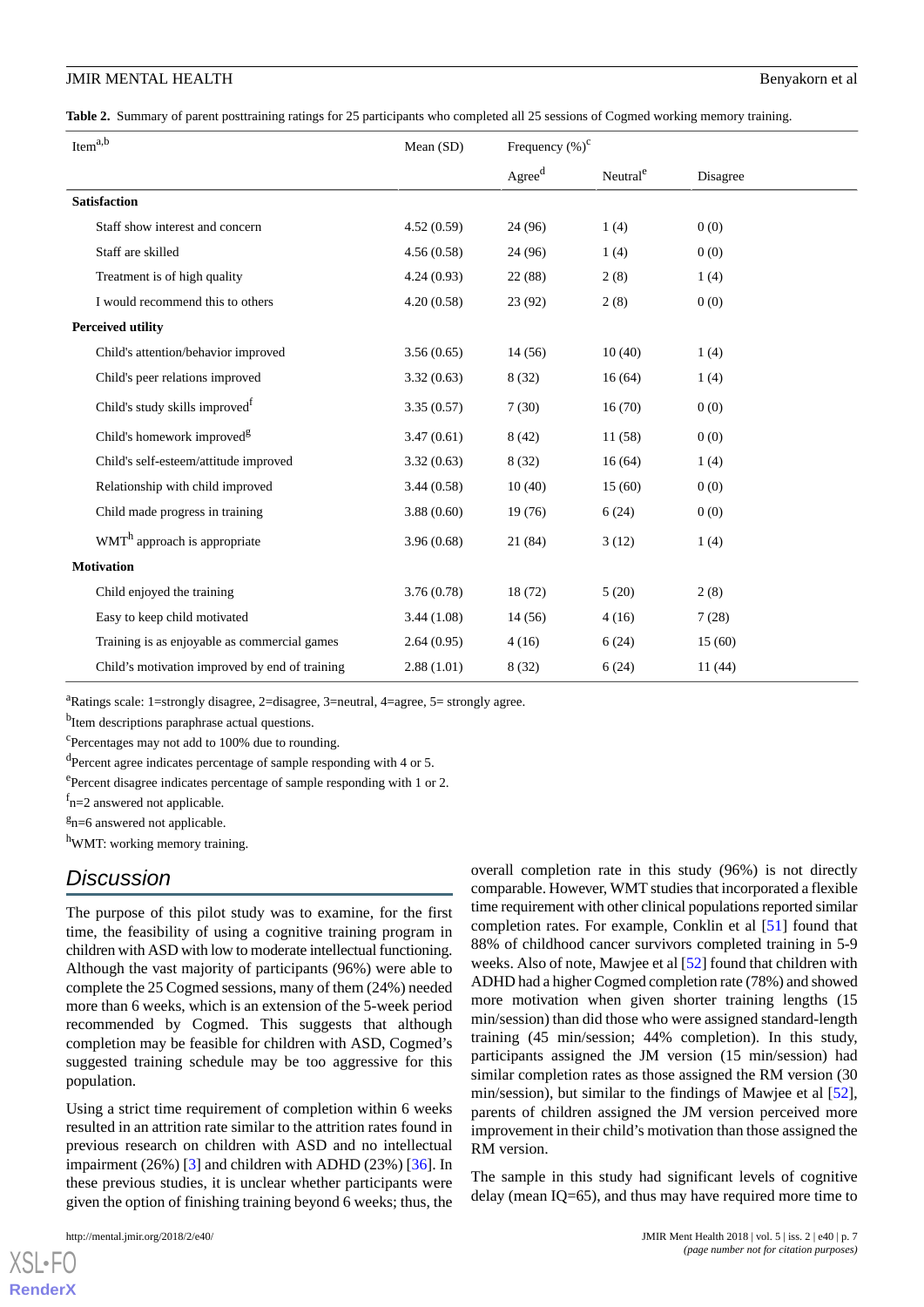complete the program due to the presence of learning difficulties. In support of this idea, Bennett et al [[41\]](#page-10-1) showed that a sample of children with Down syndrome who had a mean IQ less than 70 took 10-16 weeks to complete Cogmed WMT. Therefore, an appropriate training schedule should be further investigated for successful WMT implementation in populations with developmental delays.

Qualitative measurement of feasibility, as measured by parental survey, revealed overall satisfaction with the WMT. More than 85% of parents agreed with each satisfaction-related item, which is similar to findings from other studies that evaluated the feasibility of WMT in other populations [\[51](#page-10-11),[53\]](#page-10-13). On the basis of the open-ended responses in this study, it appears that in-home training, flexibility to set a preferred training time, and weekly coaching calls contributed to higher parent satisfaction. Although most parents reported that their children enjoyed the training, only half felt it was easy to keep their children motivated. This may be due to training difficulty, length of training (eg, RM vs JM), or technical problems.

Parents consistently reported agreement with items regarding perceived improvement in child attention and behavior and progress in training, but they reported mainly neutral responses to questions regarding improvement in academic or interpersonal relationship skills. This finding is consistent with the results in the study by Chacko et al [\[36](#page-9-17)], which showed Cogmed resulted in improvement in WM but did not transfer to improvement in daily life skills.

This study cannot make any conclusions regarding the effectiveness of WMT in children with ASD and ID. The goal of this study was to determine whether this population can engage in cognitive training in a home setting to permit future evaluation of the effectiveness of training. A future manuscript will present findings on the effectiveness of this training.

On the basis of the findings from the parent surveys, the authors suggest the following solutions for the successful implementation of computerized cognitive training programs for children with ASD. First, the training program should be deployable in such a way as to be nonaversive to children who have sensitivities to visual and auditory stimuli. Due to sensory processing issues, which are often found in children with ASD, some parents reported that their children found certain graphics (eg, spiders) and sounds (eg, "Boo" after an incorrect response) distressing. These stimuli were unavoidable; games could not be skipped and participants were not able to turn off sounds due to program's use of auditory instructions. WMT programs should give users the option to edit graphics and sound settings or to skip games that induce distress.

Second, technical problems should receive high priority. Due to the characteristics associated with ASD, such as inflexibility and difficulty with routine change [\[7](#page-8-6)], technical problems may interfere more with adherence and motivation among individuals with ASD than among other populations. Indeed, open-ended responses showed that these problems often triggered frustration. The only participant who did not complete the training program experienced a software crash, which erased the record of his work, causing him to quit permanently. Individuals with ASD

may require a training program that is more fault-tolerant and less liable to crash.

Third, the use of behavior management techniques may facilitate adherence with computer training in this population. Certain behavioral problems such as temper tantrums and self-injurious behavior can hinder training. Although the coaches provided guidance on reinforcement techniques, additional behavioral strategies such as stimulus control, extinction, or relaxation training may further decrease the likelihood of disruptive behaviors and increase adherence to protocol.

Fourth, the training should be more intrinsically motivating to maintain the interest of children with ASD and ID. Because this study utilized the adaptive version of Cogmed, in which the difficulty level gradually increased after correct consecutive trials, participants were working at peak level at all times. To keep the interest, it is crucial that the training is also highly motivating. The posttraining surveys indicate that keeping participants motivated to use Cogmed WMT was difficult, and that Cogmed was not as enjoyable as commercially available games. We suggest that both of these issues can be improved with better game design; program developers should create more motivating gameplay or use interesting characters, stories, and goals to maintain participants focus.

## **Limitations**

Although this study offers novel information on a population that has been understudied in the cognitive training research, the findings must be interpreted in light of limitations. Because there was no control group, self-report biases may have inflated some feasibility responses. Future studies should consider a systematized qualitative design, such as a focus group, to provide more comprehensive information. Moreover, the sample size was relatively small; thus, increasing the number of participants in future research may further enhance the generalizability of the present findings. Future research should also consider including more severe cases of ASD, as some individuals were excluded due to self-injurious behavior or high levels of noncompliance.

The funding for this project was specifically given by the agency to fund feasibility projects to assess if potential interventions would be successful and worth exploring in larger, controlled design for individuals with autism. This paper met those requirements in addition to a sister manuscript, which is under preparation, assessing the effects of the cognitive training on objective measures of performance and rating scales.

#### **Conclusions**

Assessing stakeholder perspectives in intervention research is critical throughout the design and implementation process. The development of computerized cognitive training procedures for children with ASD is likely to increase due to their accessibility. This feasibility study is the first to systematically evaluate the feasibility and parent evaluation of cognitive training among children with ASD and ID. Findings suggest greater feasibility if a flexible training schedule is used in future efficacy studies. In addition, although most parents reported satisfaction with the program assessed in this project, many parents reported software glitches and poor tolerance of graphics and sounds by

 $XS$ -FO **[RenderX](http://www.renderx.com/)**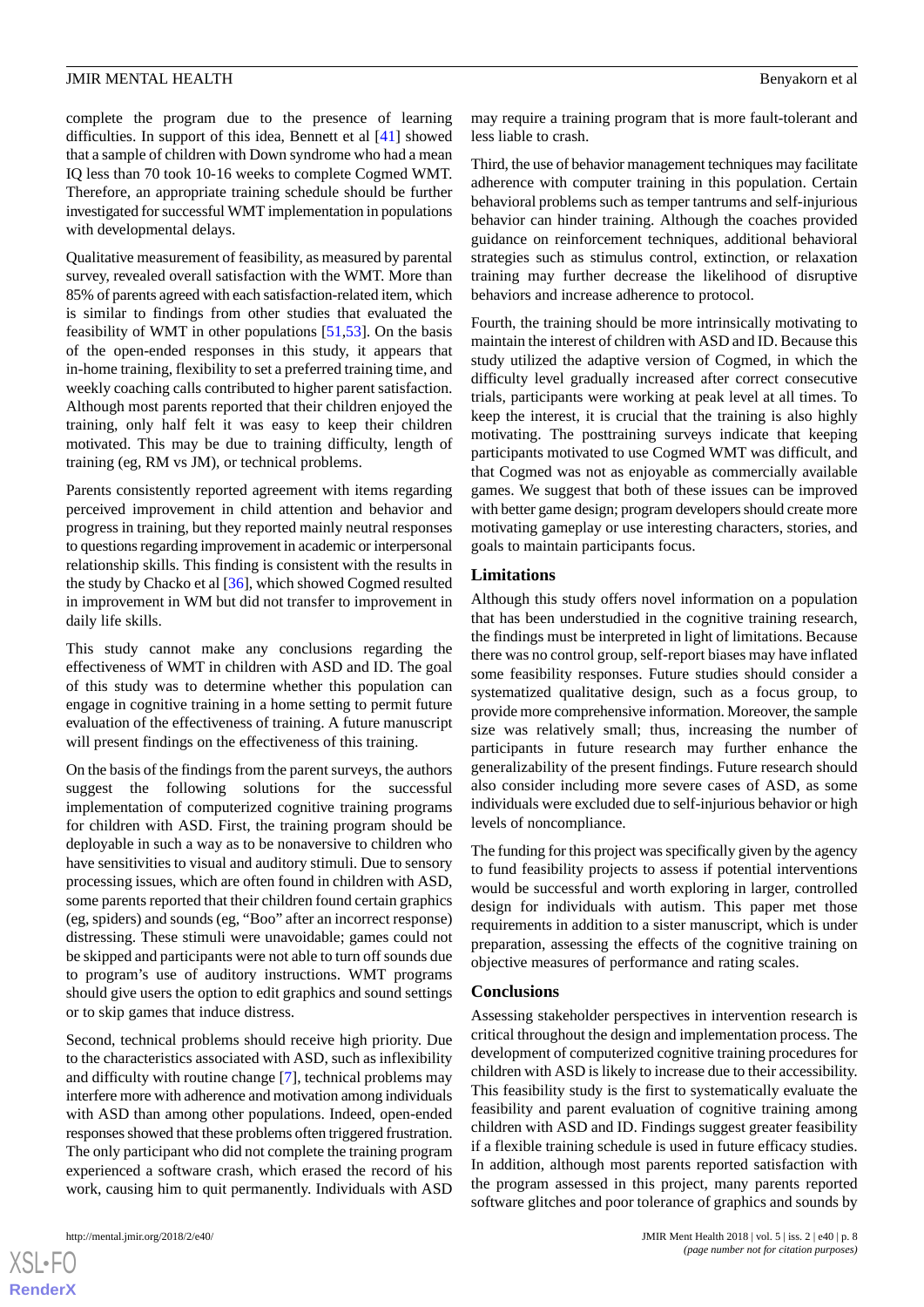their children. This may be an issue more unique to children with ASD. Thus, parent satisfaction may be improved if users are given greater control over the graphics, sounds, and interactions with specific stimuli. Developers of gaming software for training in ASD would be wise to employ focus groups to gather feedback on how the game stimuli are perceived. Future research will need to assess the efficacy, effectiveness, and generalizability of computerized cognitive interventions for children with ASD.

## **Acknowledgments**

The authors gratefully acknowledge the families who participated in this research, and research assistants Hilary Sisson, Jaewon Kim, Samantha Schauer, Mellisa Villacarte, and Letitia Pirau for help with data collection, entry, and scoring. The authors thank Cogmed-Pearson for providing the software. Pearson is the owner and copyright holder of the Cogmed Working Memory Training system. Cogmed and Cogmed Working Memory Training are trademarks, in the United States and/or other countries, of Pearson Education, Inc or its affiliate(s). Funding and support for this work were provided by the Faculty of Medicine, Srinakharinwirot University; the Department of Defense (DOD) through a pilot award (AR120332 to Schweitzer); the MIND Institute Intellectual and Developmental Disabilities Research Center (U54 HD079125); the National Center for Advancing Translational Sciences; and National Institutes of Health (NIH) through a grant (UL1 TR001860). The content is solely the responsibility of the authors and does not necessarily represent the official views of the NIH.

## **Conflicts of Interest**

<span id="page-8-10"></span>None declared.

## **Multimedia Appendix 1**

Summary of parent posttraining ratings by Cogmed version.

<span id="page-8-0"></span>[[PDF File \(Adobe PDF File\), 264KB-Multimedia Appendix 1](https://jmir.org/api/download?alt_name=mental_v5i2e40_app1.pdf&filename=5a4a2db5f97b5d4852be757999ad0138.pdf)]

## **References**

- <span id="page-8-2"></span><span id="page-8-1"></span>1. Developmental Disabilities Monitoring Network Surveillance Year 2010 Principal Investigators, Centers for Disease Control and Prevention (CDC). Prevalence of autism spectrum disorder among children aged 8 years - autism and developmental disabilities monitoring network, 11 sites, United States, 2010. MMWR Surveill Summ 2014 Mar 28;63(2):1-21 [[FREE](http://www.cdc.gov/mmwr/preview/mmwrhtml/ss6302a1.htm) [Full text\]](http://www.cdc.gov/mmwr/preview/mmwrhtml/ss6302a1.htm) [Medline: [24670961\]](http://www.ncbi.nlm.nih.gov/entrez/query.fcgi?cmd=Retrieve&db=PubMed&list_uids=24670961&dopt=Abstract)
- <span id="page-8-3"></span>2. National Research Council. Educating Children with Autism. Washington, DC: National Academy Press; 2001:0309210011.
- <span id="page-8-4"></span>3. de Vries M, Prins PJ, Schmand BA, Geurts HM. Working memory and cognitive flexibility-training for children with an autism spectrum disorder: a randomized controlled trial. J Child Psychol Psychiatry 2015 May;56(5):566-576. [doi: [10.1111/jcpp.12324](http://dx.doi.org/10.1111/jcpp.12324)] [Medline: [25256627](http://www.ncbi.nlm.nih.gov/entrez/query.fcgi?cmd=Retrieve&db=PubMed&list_uids=25256627&dopt=Abstract)]
- <span id="page-8-5"></span>4. Wass SV, Porayska-Pomsta K. The uses of cognitive training technologies in the treatment of autism spectrum disorders. Autism 2014 Nov;18(8):851-871. [doi: [10.1177/1362361313499827](http://dx.doi.org/10.1177/1362361313499827)] [Medline: [24129912](http://www.ncbi.nlm.nih.gov/entrez/query.fcgi?cmd=Retrieve&db=PubMed&list_uids=24129912&dopt=Abstract)]
- <span id="page-8-6"></span>5. Kelley M, Edwards K, Starks H, Fullerton SM, James R, Goering S, et al. Values in translation: how asking the right questions can move translational science toward greater health impact. Clin Transl Sci 2012 Dec;5(6):445-451 [[FREE Full](https://dx.doi.org/10.1111/j.1752-8062.2012.00441.x) [text](https://dx.doi.org/10.1111/j.1752-8062.2012.00441.x)] [doi: [10.1111/j.1752-8062.2012.00441.x\]](http://dx.doi.org/10.1111/j.1752-8062.2012.00441.x) [Medline: [23253665\]](http://www.ncbi.nlm.nih.gov/entrez/query.fcgi?cmd=Retrieve&db=PubMed&list_uids=23253665&dopt=Abstract)
- <span id="page-8-7"></span>6. Bowen DJ, Kreuter M, Spring B, Cofta-Woerpel L, Linnan L, Weiner D, et al. How we design feasibility studies. Am J Prev Med 2009 May;36(5):452-457 [\[FREE Full text\]](http://europepmc.org/abstract/MED/19362699) [doi: [10.1016/j.amepre.2009.02.002](http://dx.doi.org/10.1016/j.amepre.2009.02.002)] [Medline: [19362699](http://www.ncbi.nlm.nih.gov/entrez/query.fcgi?cmd=Retrieve&db=PubMed&list_uids=19362699&dopt=Abstract)]
- <span id="page-8-8"></span>7. American Psychiatric Association. Diagnostic and Statistical Manual of Mental Disorders (5th ed). Arlington, VA: American Psychiatric Publishing; 2013.
- 8. Diamond A. Executive functions. Annu Rev Psychol 2013 Jan;64:135-168 [\[FREE Full text\]](http://europepmc.org/abstract/MED/23020641) [doi: [10.1146/annurev-psych-113011-143750](http://dx.doi.org/10.1146/annurev-psych-113011-143750)] [Medline: [23020641\]](http://www.ncbi.nlm.nih.gov/entrez/query.fcgi?cmd=Retrieve&db=PubMed&list_uids=23020641&dopt=Abstract)
- 9. Hughes C, Russell J, Robbins TW. Evidence for executive dysfunction in autism. Neuropsychologia 1994 Apr;32(4):477-492. [Medline: [8047253\]](http://www.ncbi.nlm.nih.gov/entrez/query.fcgi?cmd=Retrieve&db=PubMed&list_uids=8047253&dopt=Abstract)
- <span id="page-8-9"></span>10. Pennington BF, Ozonoff S. Executive functions and developmental psychopathology. J Child Psychol Psychiatry 1996 Jan;37(1):51-87. [Medline: [8655658](http://www.ncbi.nlm.nih.gov/entrez/query.fcgi?cmd=Retrieve&db=PubMed&list_uids=8655658&dopt=Abstract)]
- 11. Damasio AR, Maurer RG. A neurological model for childhood autism. Arch Neurol 1978 Dec;35(12):777-786. [Medline: [718482](http://www.ncbi.nlm.nih.gov/entrez/query.fcgi?cmd=Retrieve&db=PubMed&list_uids=718482&dopt=Abstract)]
- 12. Joseph RM, McGrath LM, Tager-Flusberg H. Executive dysfunction and its relation to language ability in verbal school-age children with autism. Dev Neuropsychol 2005;27(3):361-378 [[FREE Full text\]](http://europepmc.org/abstract/MED/15843102) [doi: [10.1207/s15326942dn2703\\_4](http://dx.doi.org/10.1207/s15326942dn2703_4)] [Medline: [15843102](http://www.ncbi.nlm.nih.gov/entrez/query.fcgi?cmd=Retrieve&db=PubMed&list_uids=15843102&dopt=Abstract)]
- 13. van den Bergh SF, Scheeren AM, Begeer S, Koot HM, Geurts HM. Age related differences of executive functioning problems in everyday life of children and adolescents in the autism spectrum. J Autism Dev Disord 2014 Aug;44(8):1959-1971. [doi: [10.1007/s10803-014-2071-4\]](http://dx.doi.org/10.1007/s10803-014-2071-4) [Medline: [24562693\]](http://www.ncbi.nlm.nih.gov/entrez/query.fcgi?cmd=Retrieve&db=PubMed&list_uids=24562693&dopt=Abstract)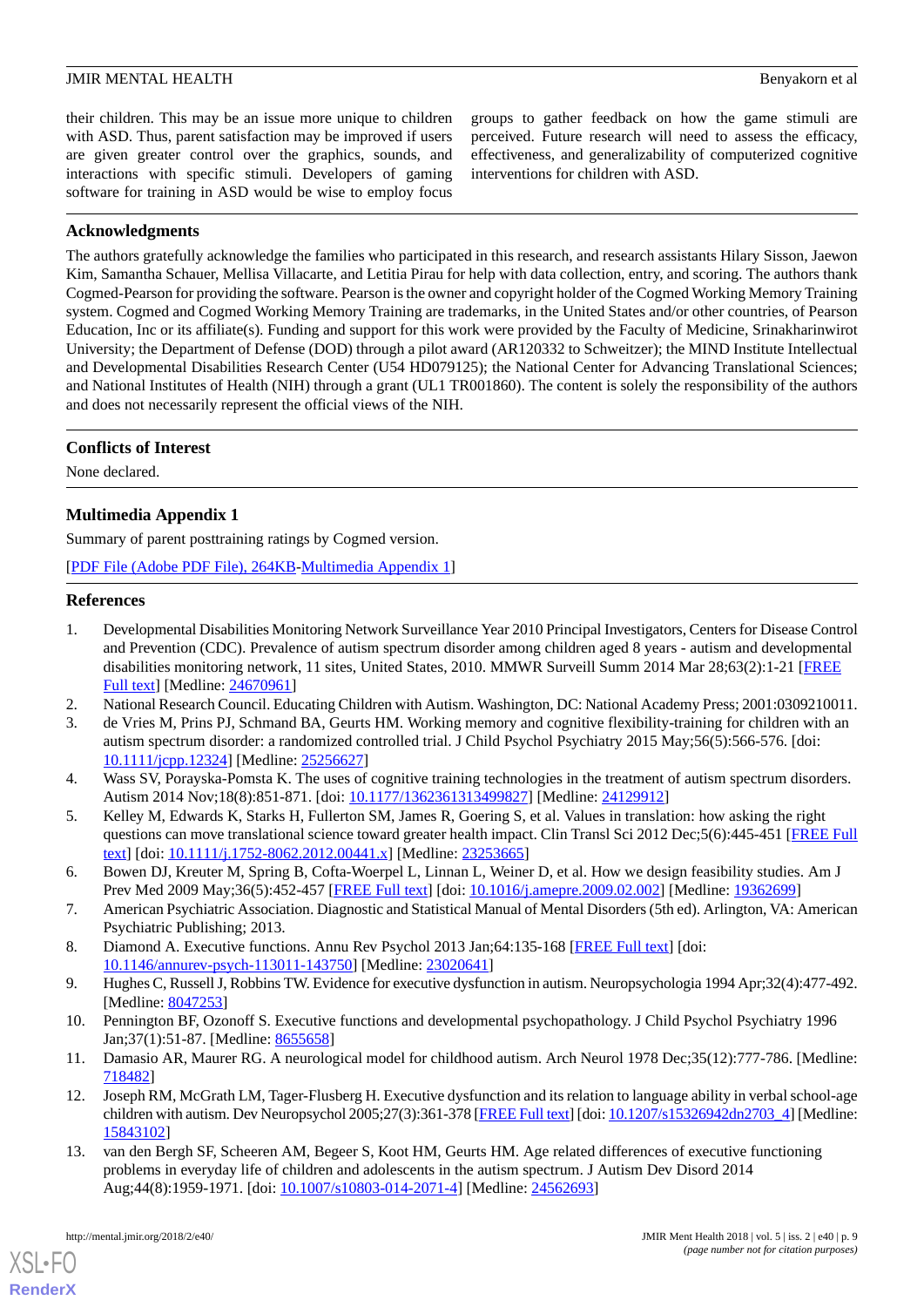- <span id="page-9-0"></span>14. Baddeley A. The episodic buffer: a new component of working memory? Trends Cogn Sci 2000 Nov 01;4(11):417-423. [Medline: [11058819](http://www.ncbi.nlm.nih.gov/entrez/query.fcgi?cmd=Retrieve&db=PubMed&list_uids=11058819&dopt=Abstract)]
- <span id="page-9-1"></span>15. Barak O, Tsodyks M. Working models of working memory. Curr Opin Neurobiol 2014 Apr;25:20-24. [doi: [10.1016/j.conb.2013.10.008\]](http://dx.doi.org/10.1016/j.conb.2013.10.008) [Medline: [24709596](http://www.ncbi.nlm.nih.gov/entrez/query.fcgi?cmd=Retrieve&db=PubMed&list_uids=24709596&dopt=Abstract)]
- <span id="page-9-2"></span>16. Kane MJ, Hambrick DZ, Tuholski SW, Wilhelm O, Payne TW, Engle RW. The generality of working memory capacity: a latent-variable approach to verbal and visuospatial memory span and reasoning. J Exp Psychol Gen 2004 Jun;133(2):189-217. [doi: [10.1037/0096-3445.133.2.189\]](http://dx.doi.org/10.1037/0096-3445.133.2.189) [Medline: [15149250](http://www.ncbi.nlm.nih.gov/entrez/query.fcgi?cmd=Retrieve&db=PubMed&list_uids=15149250&dopt=Abstract)]
- <span id="page-9-4"></span><span id="page-9-3"></span>17. Engle RW, Tuholski SW, Laughlin JE, Conway AR. Working memory, short-term memory, and general fluid intelligence: a latent-variable approach. J Exp Psychol Gen 1999 Sep;128(3):309-331. [Medline: [10513398](http://www.ncbi.nlm.nih.gov/entrez/query.fcgi?cmd=Retrieve&db=PubMed&list_uids=10513398&dopt=Abstract)]
- 18. Cain K. Individual differences in children's memory and reading comprehension: an investigation of semantic and inhibitory deficits. Memory 2006 Jul;14(5):553-569. [doi: [10.1080/09658210600624481](http://dx.doi.org/10.1080/09658210600624481)] [Medline: [16754241\]](http://www.ncbi.nlm.nih.gov/entrez/query.fcgi?cmd=Retrieve&db=PubMed&list_uids=16754241&dopt=Abstract)
- 19. Gathercole SE, Alloway TP, Willis C, Adams AM. Working memory in children with reading disabilities. J Exp Child Psychol 2006 Mar;93(3):265-281. [doi: [10.1016/j.jecp.2005.08.003](http://dx.doi.org/10.1016/j.jecp.2005.08.003)] [Medline: [16293261](http://www.ncbi.nlm.nih.gov/entrez/query.fcgi?cmd=Retrieve&db=PubMed&list_uids=16293261&dopt=Abstract)]
- <span id="page-9-5"></span>20. Gathercole SE, Pickering SJ, Knight C, Stegmann Z. Working memory skills and educational attainment: evidence from national curriculum assessments at 7 and 14 years of age. Appl. Cognit. Psychol 2003 Dec 19;18(1):1-16. [doi: [10.1002/acp.934](http://dx.doi.org/10.1002/acp.934)]
- <span id="page-9-6"></span>21. Ricketts J. Research review: reading comprehension in developmental disorders of language and communication. J Child Psychol Psychiatry 2011 Nov;52(11):1111-1123. [doi: [10.1111/j.1469-7610.2011.02438.x](http://dx.doi.org/10.1111/j.1469-7610.2011.02438.x)] [Medline: [21762147](http://www.ncbi.nlm.nih.gov/entrez/query.fcgi?cmd=Retrieve&db=PubMed&list_uids=21762147&dopt=Abstract)]
- 22. Andersson U, Lyxell B. Working memory deficit in children with mathematical difficulties: a general or specific deficit? J Exp Child Psychol 2007 Mar;96(3):197-228. [doi: [10.1016/j.jecp.2006.10.001](http://dx.doi.org/10.1016/j.jecp.2006.10.001)] [Medline: [17118398](http://www.ncbi.nlm.nih.gov/entrez/query.fcgi?cmd=Retrieve&db=PubMed&list_uids=17118398&dopt=Abstract)]
- <span id="page-9-8"></span><span id="page-9-7"></span>23. Dumontheil I, Klingberg T. Brain activity during a visuospatial working memory task predicts arithmetical performance 2 years later. Cereb Cortex 2012 May; 22(5): 1078-1085. [doi: [10.1093/cercor/bhr175](http://dx.doi.org/10.1093/cercor/bhr175)] [Medline: [21768226](http://www.ncbi.nlm.nih.gov/entrez/query.fcgi?cmd=Retrieve&db=PubMed&list_uids=21768226&dopt=Abstract)]
- 24. Hitch JG, McAuley E. Working memory in children with specific arithmetical learning difficulties. Br J Psychol 1991 Aug;82 (Pt 3):375-386. [Medline: [1954527\]](http://www.ncbi.nlm.nih.gov/entrez/query.fcgi?cmd=Retrieve&db=PubMed&list_uids=1954527&dopt=Abstract)
- <span id="page-9-9"></span>25. Andersen PN, Hovik KT, Skogli EW, Egeland J, Oie M. Symptoms of ADHD in children with high-functioning autism are related to impaired verbal working memory and verbal delayed recall. PLoS One 2013;8(5):e64842 [[FREE Full text](http://dx.plos.org/10.1371/journal.pone.0064842)] [doi: [10.1371/journal.pone.0064842\]](http://dx.doi.org/10.1371/journal.pone.0064842) [Medline: [23717667\]](http://www.ncbi.nlm.nih.gov/entrez/query.fcgi?cmd=Retrieve&db=PubMed&list_uids=23717667&dopt=Abstract)
- <span id="page-9-10"></span>26. Yerys BE, Wallace GL, Sokoloff JL, Shook DA, James JD, Kenworthy L. Attention deficit/hyperactivity disorder symptoms moderate cognition and behavior in children with autism spectrum disorders. Autism Res 2009 Dec;2(6):322-333 [[FREE](http://europepmc.org/abstract/MED/19998356) [Full text\]](http://europepmc.org/abstract/MED/19998356) [doi: [10.1002/aur.103](http://dx.doi.org/10.1002/aur.103)] [Medline: [19998356\]](http://www.ncbi.nlm.nih.gov/entrez/query.fcgi?cmd=Retrieve&db=PubMed&list_uids=19998356&dopt=Abstract)
- <span id="page-9-11"></span>27. Andersen PN, Skogli EW, Hovik KT, Geurts H, Egeland J, Øie M. Working memory arrest in children with high-functioning autism compared to children with attention-deficit/hyperactivity disorder: results from a 2-year longitudinal study. Autism 2015 May;19(4):443-450. [doi: [10.1177/1362361314524844\]](http://dx.doi.org/10.1177/1362361314524844) [Medline: [24604922](http://www.ncbi.nlm.nih.gov/entrez/query.fcgi?cmd=Retrieve&db=PubMed&list_uids=24604922&dopt=Abstract)]
- <span id="page-9-13"></span><span id="page-9-12"></span>28. Jiang YV, Capistrano CG, Palm BE. Spatial working memory in children with high-functioning autism: intact configural processing but impaired capacity. J Abnorm Psychol 2014 Feb;123(1):248-257. [doi: [10.1037/a0035420](http://dx.doi.org/10.1037/a0035420)] [Medline: [24661175](http://www.ncbi.nlm.nih.gov/entrez/query.fcgi?cmd=Retrieve&db=PubMed&list_uids=24661175&dopt=Abstract)]
- <span id="page-9-14"></span>29. Steele SD, Minshew NJ, Luna B, Sweeney JA. Spatial working memory deficits in autism. J Autism Dev Disord 2007 Apr;37(4):605-612. [doi: [10.1007/s10803-006-0202-2](http://dx.doi.org/10.1007/s10803-006-0202-2)] [Medline: [16909311\]](http://www.ncbi.nlm.nih.gov/entrez/query.fcgi?cmd=Retrieve&db=PubMed&list_uids=16909311&dopt=Abstract)
- <span id="page-9-15"></span>30. Cowan N. The magical number 4 in short-term memory: a reconsideration of mental storage capacity. Behav Brain Sci 2001 Feb;24(1):87-114; discussion 114-85. [Medline: [11515286](http://www.ncbi.nlm.nih.gov/entrez/query.fcgi?cmd=Retrieve&db=PubMed&list_uids=11515286&dopt=Abstract)]
- 31. Miller GA. The magical number seven plus or minus two: some limits on our capacity for processing information. Psychol Rev 1956 Mar; 63(2): 81-97. [Medline: [13310704\]](http://www.ncbi.nlm.nih.gov/entrez/query.fcgi?cmd=Retrieve&db=PubMed&list_uids=13310704&dopt=Abstract)
- <span id="page-9-18"></span>32. Klingberg T. Training and plasticity of working memory. Trends Cogn Sci 2010 Jul;14(7):317-324. [doi: [10.1016/j.tics.2010.05.002\]](http://dx.doi.org/10.1016/j.tics.2010.05.002) [Medline: [20630350](http://www.ncbi.nlm.nih.gov/entrez/query.fcgi?cmd=Retrieve&db=PubMed&list_uids=20630350&dopt=Abstract)]
- <span id="page-9-17"></span><span id="page-9-16"></span>33. Klingberg T, Fernell E, Olesen PJ, Johnson M, Gustafsson P, Dahlström K, et al. Computerized training of working memory in children with ADHD--a randomized, controlled trial. J Am Acad Child Adolesc Psychiatry 2005 Feb;44(2):177-186. [doi: [10.1097/00004583-200502000-00010\]](http://dx.doi.org/10.1097/00004583-200502000-00010) [Medline: [15689731\]](http://www.ncbi.nlm.nih.gov/entrez/query.fcgi?cmd=Retrieve&db=PubMed&list_uids=15689731&dopt=Abstract)
- 34. Morrison AB, Chein JM. Does working memory training work? The promise and challenges of enhancing cognition by training working memory. Psychon Bull Rev 2011 Feb;18(1):46-60. [doi: [10.3758/s13423-010-0034-0](http://dx.doi.org/10.3758/s13423-010-0034-0)] [Medline: [21327348\]](http://www.ncbi.nlm.nih.gov/entrez/query.fcgi?cmd=Retrieve&db=PubMed&list_uids=21327348&dopt=Abstract)
- 35. Turley-Ames KJ, Whitfield MM. Strategy training and working memory task performance. J Mem Lang 2003 Nov;49(4):446-468. [doi: [10.1016/S0749-596X\(03\)00095-0\]](http://dx.doi.org/10.1016/S0749-596X(03)00095-0)
- 36. Chacko A, Bedard AC, Marks DJ, Feirsen N, Uderman JZ, Chimiklis A, et al. A randomized clinical trial of Cogmed Working Memory Training in school-age children with ADHD: a replication in a diverse sample using a control condition. J Child Psychol Psychiatry 2014 Mar;55(3):247-255 [\[FREE Full text](http://europepmc.org/abstract/MED/24117656)] [doi: [10.1111/jcpp.12146\]](http://dx.doi.org/10.1111/jcpp.12146) [Medline: [24117656\]](http://www.ncbi.nlm.nih.gov/entrez/query.fcgi?cmd=Retrieve&db=PubMed&list_uids=24117656&dopt=Abstract)
- 37. Cortese S, Ferrin M, Brandeis D, Buitelaar J, Daley D, Dittmann RW, European ADHD Guidelines Group (EAGG). Cognitive training for attention-deficit/hyperactivity disorder: meta-analysis of clinical and neuropsychological outcomes from randomized controlled trials. J Am Acad Child Adolesc Psychiatry 2015 Mar;54(3):164-174 [[FREE Full text](https://linkinghub.elsevier.com/retrieve/pii/S0890-8567(14)00889-2)] [doi: [10.1016/j.jaac.2014.12.010\]](http://dx.doi.org/10.1016/j.jaac.2014.12.010) [Medline: [25721181\]](http://www.ncbi.nlm.nih.gov/entrez/query.fcgi?cmd=Retrieve&db=PubMed&list_uids=25721181&dopt=Abstract)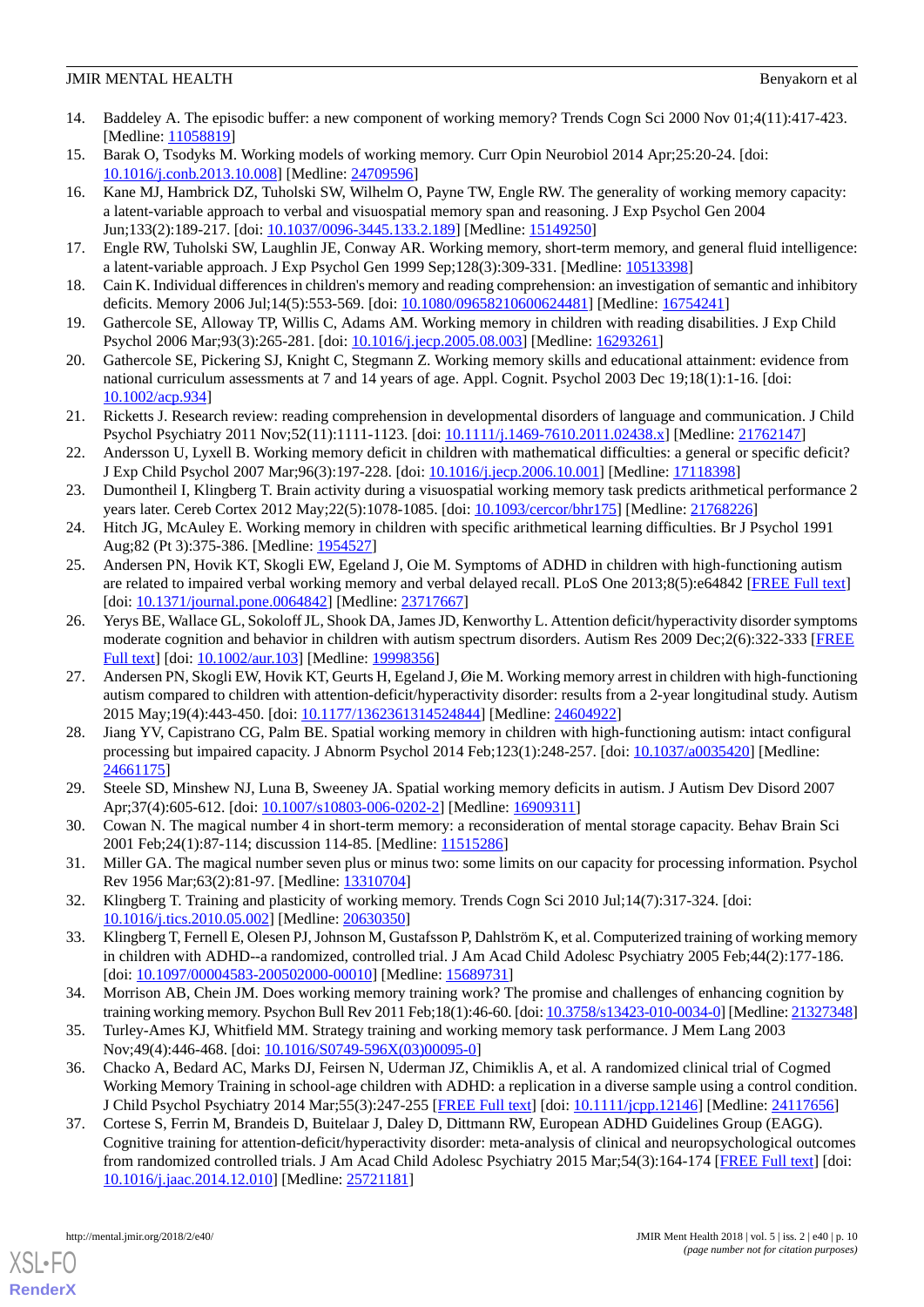- 38. Dovis S, Van der Oord S, Wiers RW, Prins PJ. Improving executive functioning in children with ADHD: training multiple executive functions within the context of a computer game. a randomized double-blind placebo controlled trial. PLoS One 2015;10(4):e0121651 [\[FREE Full text](http://dx.plos.org/10.1371/journal.pone.0121651)] [doi: [10.1371/journal.pone.0121651\]](http://dx.doi.org/10.1371/journal.pone.0121651) [Medline: [25844638\]](http://www.ncbi.nlm.nih.gov/entrez/query.fcgi?cmd=Retrieve&db=PubMed&list_uids=25844638&dopt=Abstract)
- 39. Green CT, Long DL, Green D, Iosif AM, Dixon JF, Miller MR, et al. Will working memory training generalize to improve off-task behavior in children with attention-deficit/hyperactivity disorder? Neurotherapeutics 2012 Jul;9(3):639-648 [\[FREE](http://europepmc.org/abstract/MED/22752960) [Full text\]](http://europepmc.org/abstract/MED/22752960) [doi: [10.1007/s13311-012-0124-y](http://dx.doi.org/10.1007/s13311-012-0124-y)] [Medline: [22752960](http://www.ncbi.nlm.nih.gov/entrez/query.fcgi?cmd=Retrieve&db=PubMed&list_uids=22752960&dopt=Abstract)]
- <span id="page-10-0"></span>40. Holmes J, Gathercole SE, Place M, Dunning DL, Hilton KA, Elliott JG. Working memory deficits can be overcome: impacts of training and medication on working memory in children with ADHD. Appl Cognit Psychol 2009 Jun 22;24(6):827-836. [doi: [10.1002/acp.1589\]](http://dx.doi.org/10.1002/acp.1589)
- <span id="page-10-2"></span><span id="page-10-1"></span>41. Bennett SJ, Holmes J, Buckley S. Computerized memory training leads to sustained improvement in visuospatial short-term memory skills in children with Down syndrome. Am J Intellect Dev Disabil 2013 May;118(3):179-192. [doi: [10.1352/1944-7558-118.3.179](http://dx.doi.org/10.1352/1944-7558-118.3.179)] [Medline: [23734613](http://www.ncbi.nlm.nih.gov/entrez/query.fcgi?cmd=Retrieve&db=PubMed&list_uids=23734613&dopt=Abstract)]
- <span id="page-10-3"></span>42. Comblain A. Working memory in Down syndrome: training the rehearsal strategy. Downs Syndr Res Pract 1994 Oct;2(3):123-126. [doi: [10.3104/reports.42](http://dx.doi.org/10.3104/reports.42)]
- <span id="page-10-4"></span>43. Loomes C, Rasmussen C, Pei J, Manji S, Andrew G. The effect of rehearsal training on working memory span of children with fetal alcohol spectrum disorder. Res Dev Disabil 2008;29(2):113-124. [doi: [10.1016/j.ridd.2007.01.001](http://dx.doi.org/10.1016/j.ridd.2007.01.001)] [Medline: [17317098](http://www.ncbi.nlm.nih.gov/entrez/query.fcgi?cmd=Retrieve&db=PubMed&list_uids=17317098&dopt=Abstract)]
- <span id="page-10-5"></span>44. Melby-Lervåg M, Hulme C. Is working memory training effective? A meta-analytic review. Dev Psychol 2013 Feb;49(2):270-291. [doi: [10.1037/a0028228](http://dx.doi.org/10.1037/a0028228)] [Medline: [22612437\]](http://www.ncbi.nlm.nih.gov/entrez/query.fcgi?cmd=Retrieve&db=PubMed&list_uids=22612437&dopt=Abstract)
- <span id="page-10-6"></span>45. Shipstead Z, Redick TS, Engle RW. Is working memory training effective? Psychol Bull 2012 Jul;138(4):628-654. [doi: [10.1037/a0027473](http://dx.doi.org/10.1037/a0027473)] [Medline: [22409508](http://www.ncbi.nlm.nih.gov/entrez/query.fcgi?cmd=Retrieve&db=PubMed&list_uids=22409508&dopt=Abstract)]
- <span id="page-10-8"></span><span id="page-10-7"></span>46. Kerns KA, Macoun S, MacSween J, Pei J, Hutchison M. Attention and working memory training: a feasibility study in children with neurodevelopmental disorders. Appl Neuropsychol Child 2017;6(2):120-137. [doi: [10.1080/21622965.2015.1109513\]](http://dx.doi.org/10.1080/21622965.2015.1109513) [Medline: [27049769\]](http://www.ncbi.nlm.nih.gov/entrez/query.fcgi?cmd=Retrieve&db=PubMed&list_uids=27049769&dopt=Abstract)
- 47. Cogmed. URL: <https://www.cogmed.com/> [accessed 2018-04-24] [\[WebCite Cache ID 6yviYb2jC\]](http://www.webcitation.org/

                 6yviYb2jC)
- <span id="page-10-9"></span>48. Pfiffner LJ, Kaiser NM, Burner C, Zalecki C, Rooney M, Setty P, et al. From clinic to school: translating a collaborative school-home behavioral intervention for ADHD. School Mental Health 2011 Jun 15;3(3):127-142. [doi: [10.1007/s12310-011-9059-4\]](http://dx.doi.org/10.1007/s12310-011-9059-4)
- <span id="page-10-10"></span>49. Harris PA, Taylor R, Thielke R, Payne J, Gonzalez N, Conde JG. Research electronic data capture (REDCap)--a metadata-driven methodology and workflow process for providing translational research informatics support. J Biomed Inform 2009 Apr;42(2):377-381 [\[FREE Full text\]](http://linkinghub.elsevier.com/retrieve/pii/S1532-0464(08)00122-6) [doi: [10.1016/j.jbi.2008.08.010](http://dx.doi.org/10.1016/j.jbi.2008.08.010)] [Medline: [18929686](http://www.ncbi.nlm.nih.gov/entrez/query.fcgi?cmd=Retrieve&db=PubMed&list_uids=18929686&dopt=Abstract)]
- <span id="page-10-11"></span>50. Stuifbergen A, Becker H, Morgan S, Morrison J, Perez F. Home-based computer-assisted cognitive training: feasibility and perceptions of people with multiple sclerosis. Int J MS Care 2011 Jan 01;13(4):189-198 [[FREE Full text](http://europepmc.org/abstract/MED/22740777)] [doi: [10.7224/1537-2073-13.4.189\]](http://dx.doi.org/10.7224/1537-2073-13.4.189) [Medline: [22740777](http://www.ncbi.nlm.nih.gov/entrez/query.fcgi?cmd=Retrieve&db=PubMed&list_uids=22740777&dopt=Abstract)]
- <span id="page-10-13"></span><span id="page-10-12"></span>51. Conklin HM, Ogg RJ, Ashford JM, Scoggins MA, Zou P, Clark KN, et al. Computerized cognitive training for amelioration of cognitive late effects among childhood cancer survivors: a randomized controlled trial. J Clin Oncol 2015 Nov 20;33(33):3894-3902 [[FREE Full text](http://europepmc.org/abstract/MED/26460306)] [doi: [10.1200/JCO.2015.61.6672](http://dx.doi.org/10.1200/JCO.2015.61.6672)] [Medline: [26460306\]](http://www.ncbi.nlm.nih.gov/entrez/query.fcgi?cmd=Retrieve&db=PubMed&list_uids=26460306&dopt=Abstract)
- 52. Mawjee K, Woltering S, Lai N, Gotlieb H, Kronitz R, Tannock R. Working memory training in ADHD: controlling for engagement, motivation, and expectancy of improvement (pilot study). J Atten Disord 2017 Sep;21(11):956-968. [doi: [10.1177/1087054714557356\]](http://dx.doi.org/10.1177/1087054714557356) [Medline: [25501356\]](http://www.ncbi.nlm.nih.gov/entrez/query.fcgi?cmd=Retrieve&db=PubMed&list_uids=25501356&dopt=Abstract)
- 53. Kronenberger WG, Pisoni DB, Henning SC, Colson BG, Hazzard LM. Working memory training for children with cochlear implants: a pilot study. J Speech Lang Hear Res 2011 Aug; 54(4): 1182-1196 [\[FREE Full text\]](http://europepmc.org/abstract/MED/21173394) [doi: [10.1044/1092-4388\(2010/10-0119\)\]](http://dx.doi.org/10.1044/1092-4388(2010/10-0119)) [Medline: [21173394\]](http://www.ncbi.nlm.nih.gov/entrez/query.fcgi?cmd=Retrieve&db=PubMed&list_uids=21173394&dopt=Abstract)

## **Abbreviations**

**ADHD:** attention deficit hyperactivity disorder **ASD:** autistic spectrum disorder **ID:** intellectual disability **JM:** Cogmed for preschool-aged children **RM:** Cogmed for school-aged children **SB-5:** Stanford-Binet Intelligence Scales, Fifth Edition **SCQ:** Social Communication Questionnaire **TD:** typical developing **WM:** working memory **WMT:** working memory training